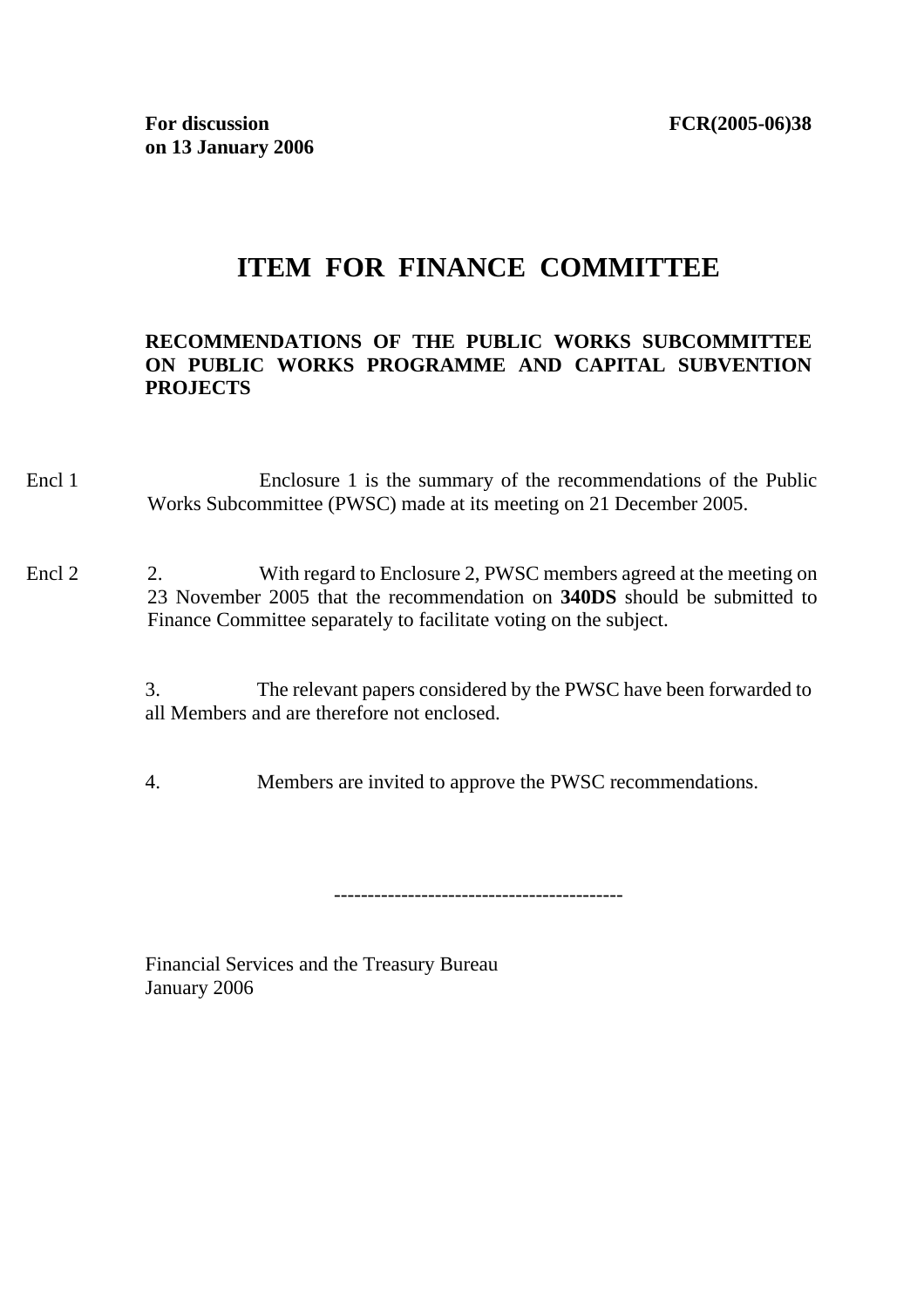## **Summary of the Recommendations of the Public Works Subcommittee made at its meeting on 21 December 2005**

| <b>Project code</b>                           | <b>Project description</b>                                                                                                                                                                                                                                                                                                                                                                                                                                                               | <b>Recommendation</b>                                                                                                                                                                                                                                                                                                                                       |  |
|-----------------------------------------------|------------------------------------------------------------------------------------------------------------------------------------------------------------------------------------------------------------------------------------------------------------------------------------------------------------------------------------------------------------------------------------------------------------------------------------------------------------------------------------------|-------------------------------------------------------------------------------------------------------------------------------------------------------------------------------------------------------------------------------------------------------------------------------------------------------------------------------------------------------------|--|
| PWSC(2005-06)33<br>(Heads $701 - 711$ )       | Capital Works Reserve Fund<br>Head $701 -$ Land Acquisition<br>Head $702 -$ Port and Airport<br>Development<br>Head $703 -$ Buildings<br>Head $704 -$ Drainage<br>Head $705 -$ Civil Engineering<br>Head $706 -$ Highways<br>Head $707 -$ New Towns and<br>Urban Area<br>Development<br>Head $708 -$ Capital<br>Subventions and<br><b>Major Systems</b><br>and Equipment<br>Head $709 - W$ aterworks<br>Head $710 -$ Computerisation<br>Head $711 -$ Housing<br><b>Block allocations</b> | To recommend to Finance Committee –<br>the approval of a total allocation of<br>(a)<br>\$7,932.5 million for 2006-07 for<br>existing block allocations under 11<br>Heads of Expenditure in the Capital<br>Works Reserve Fund (CWRF); and<br>to revise the ambit of <b>Subhead</b><br>(b)<br><b>8001SX</b> as set out in paragraphs 8<br>and 9 of the paper. |  |
| 173IC<br>PWSC(2005-06)36<br>(Head 703)        | Fitting out works for customs<br>and quarantine facilities at the<br>Asia Airfreight Terminal 2                                                                                                                                                                                                                                                                                                                                                                                          | To recommend to Finance Committee<br>the upgrading of 173IC to Category A at<br>an estimated cost of \$18.8 million in<br>money-of-the-day prices for carrying out<br>fitting out works for customs and<br>quarantine facilities at the Asia<br>Airfreight Terminal 2 at the Hong Kong<br><b>International Airport.</b>                                     |  |
| <b>126CD</b><br>PWSC(2005-06)37<br>(Head 704) | Drainage improvement in East<br>Kowloon – Package B                                                                                                                                                                                                                                                                                                                                                                                                                                      | To recommend to Finance Committee -<br>the upgrading of part of 126CD as<br>(a)<br>142CD,<br>entitled<br>"Drainage"<br>improvement in East Kowloon -<br>Package B phase 1", to Category A<br>at an estimated cost of \$242 million<br>in money-of-the- day prices; and                                                                                      |  |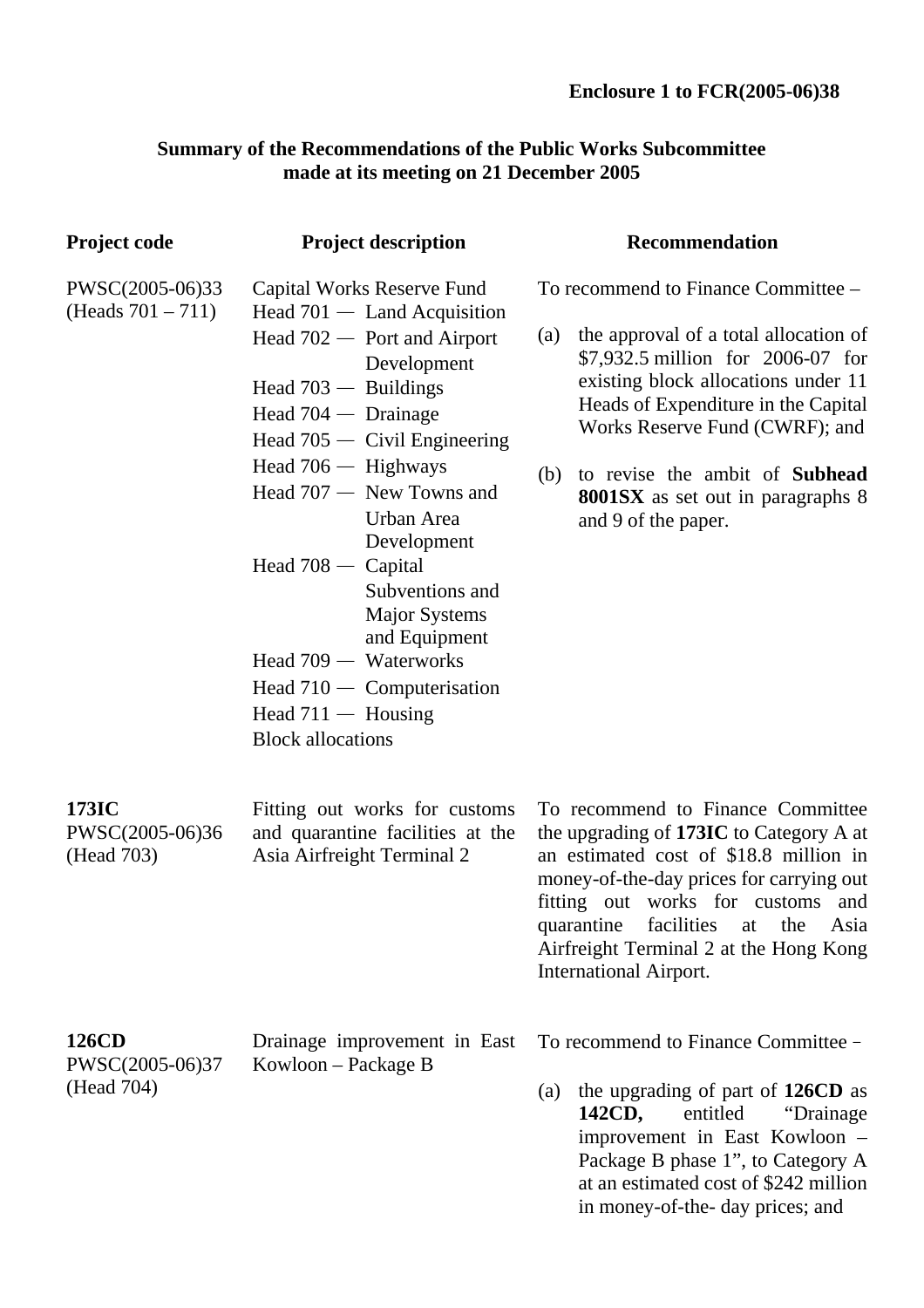| <b>Project code</b>                           | <b>Project description</b>                                                                                                                                        | <b>Recommendation</b>                                                                                                                                                                                                                                                           |
|-----------------------------------------------|-------------------------------------------------------------------------------------------------------------------------------------------------------------------|---------------------------------------------------------------------------------------------------------------------------------------------------------------------------------------------------------------------------------------------------------------------------------|
|                                               |                                                                                                                                                                   | (b) the retention of the remainder of<br>126CD,<br>retitled<br>"Drainage"<br>improvement in East Kowloon -<br>Package B phase 2" in Category B.                                                                                                                                 |
| <b>127CD</b><br>PWSC(2005-06)38<br>(Head 704) | Drainage<br>improvement<br>in<br>Northern Hong Kong Island -<br>Sheung<br>Wan<br>stormwater<br>pumping<br>station<br>and<br>the<br>associated intercepting drains | To recommend to Finance Committee –                                                                                                                                                                                                                                             |
|                                               |                                                                                                                                                                   | (a) the upgrading of part of 127CD as<br>143CD,<br>entitled<br>"Drainage"<br>improvement in Northern Hong<br>Kong Island – intercepting drains at<br>Queen's Road<br>Central",<br>to<br>Category A at an estimated cost of<br>\$46.3 million in money-of-the-day<br>prices; and |
|                                               |                                                                                                                                                                   | (b) the retention of the remainder of<br>127CD,<br>retitled<br>"Drainage"<br>improvement in Northern Hong<br>Kong Island – Sheung Wan<br>stormwater pumping station" in<br>Category B.                                                                                          |
| <b>741TH</b><br>PWSC(2005-06)39<br>(Head 707) | Northern Access to Area 86,<br>Tseung Kwan O                                                                                                                      | To recommend to Finance Committee<br>the upgrading of <b>741TH</b> to Category A<br>at an estimated cost of \$114.3 million in<br>money-of-the-day prices<br>for<br>the<br>construction of the Northern Access to<br>Area 86, Tseung Kwan O.                                    |